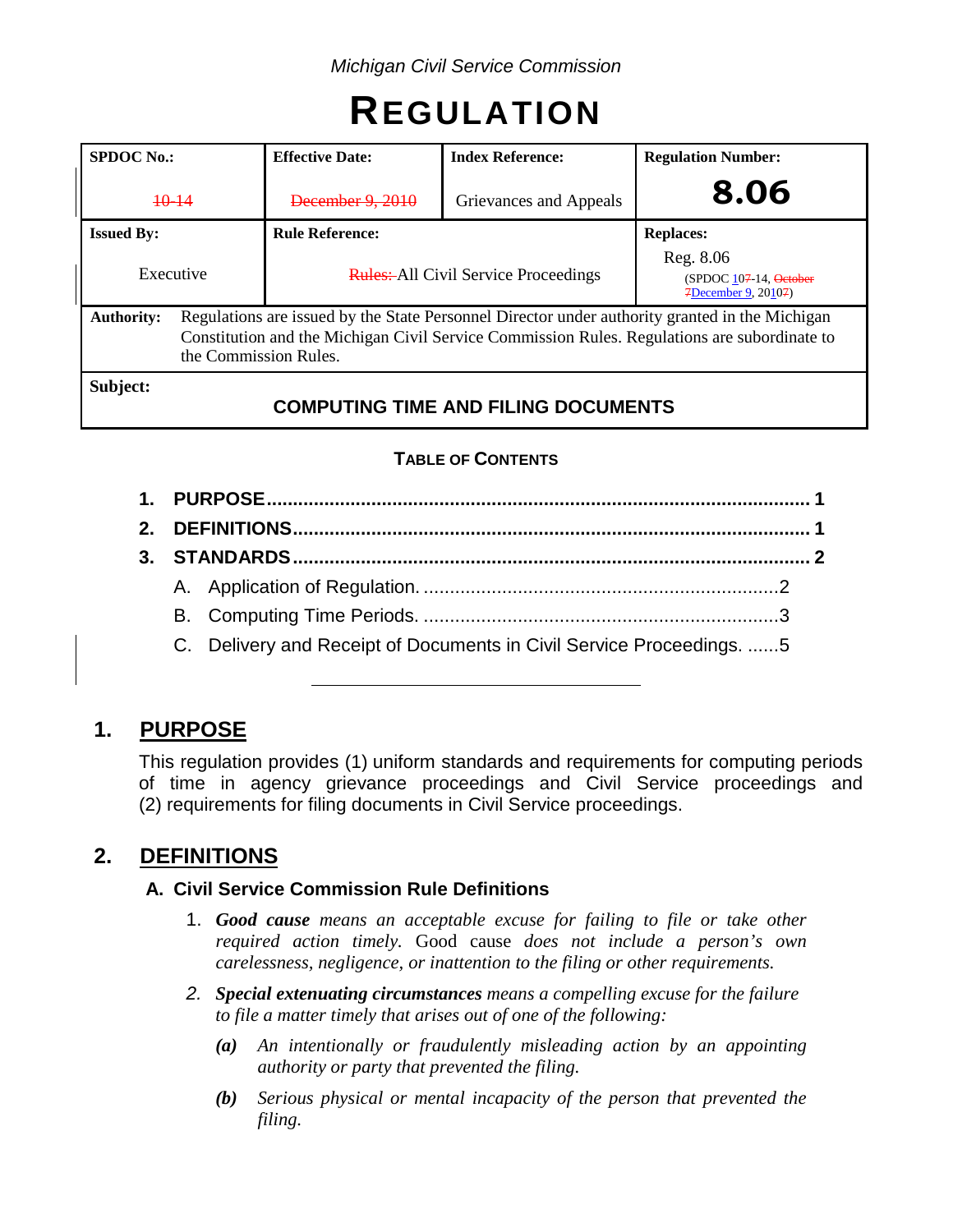*(c) Extraordinary unforeseen circumstances outside the control of the person that prevented the filing.*

### **B. Additional Definitions as used in this Regulation**

- 1. *Authorized fax or e-mail* means a fax number or e-mail address published by Civil Service at which a person is authorized to file documents in a particular type of Civil Service proceeding.
	- 21. *Civil Service proceeding* means any administrative, technical, or quasi-judicial proceeding conducted by Civil Service, the State Personnel Director, the Employment Relations Board, or the Civil Service Commission. Civil Service proceeding does **not** include steps of the grievance process conducted at the agency level.
	- 32. *Day* means a calendar day, including a Saturday, Sunday, and state holiday, except as described in 3.B.2.d.
	- 43. *Document* means any paper required to be filed, mailed, or received in any Civil Service proceeding. Document includes, but is not limited to, a grievance appeal, technical complaint, claim of appeal, application for leave to appeal, motion, brief, decision, order, or recommendation.
	- **54. Agency grievance proceeding** means the steps of the Civil Service grievance process authorized by Civil Service Regulation 8.01 [Grievance and Grievance Appeal Procedures] conducted at the agency level leading to a final grievance decision of the appointing authority.
	- 65. *Mailed* means deposited in a United States Postal Service mail receptacle properly addressed, containing the document to be mailed, and with first-class postage fully prepaid on the envelope.
	- 76. *Postmark* means a date stamp placed on a mailed envelope or a receipt issued by the United States Postal Service indicating the date the envelope was mailed or received by the United States Postal Service for mailing. A postmark does not include a date stamp placed by the sender, such as a postage meter stamp.
	- 87. *Workday* means a day, Monday through Friday, on which the state executive offices are open for business. Workday does not include a Saturday, Sunday, or state holiday.

# **3. STANDARDS**

## **A. Application of Regulation.**

- 1. Standard 3.B, Computing Time Periods, and applicable definitions apply to all (1) agency grievance proceedings and (2) Civil Service proceedings.
- 2. Standard 3.C, Delivery and Receipt of Documents in Civil Service Proceedings, and applicable definitions apply to all Civil Service proceedings, but do **not** apply to agency grievance proceedings.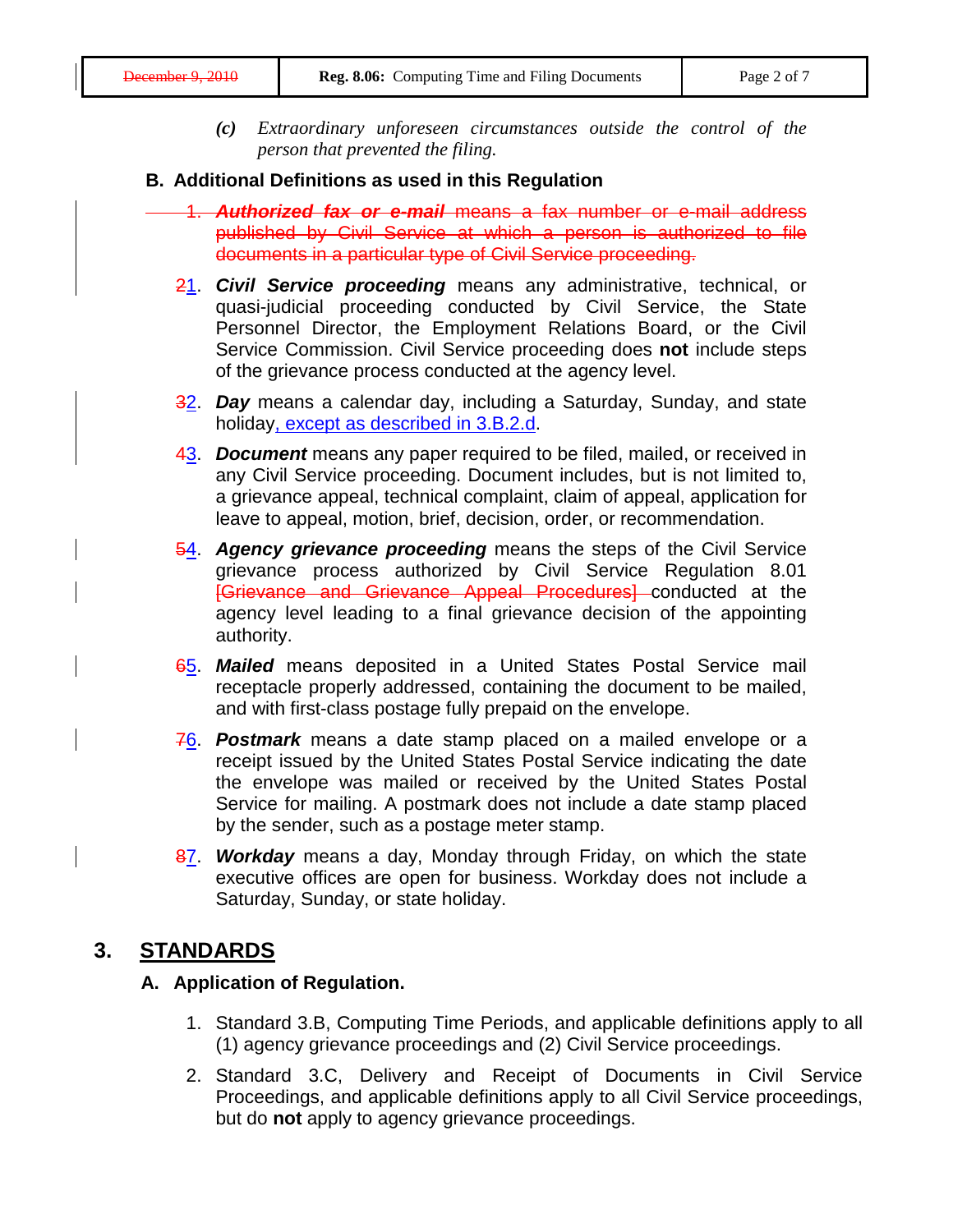#### **B. Computing Time Periods.**

#### 1. **Application.**

Unless a rule or another regulation specifically provides a different method, all time periods required by a rule or regulation for a Civil Service proceeding or an agency grievance proceeding are measured in days, weeks, months, or years, as provided in this regulation.

#### 2. **Counting Time.**

a. **Counting days.** The first day of a period measured in **days** is the day after the occurrence that starts the period. The last day of the period is included.

 Example of counting in days*:* "An grievance appeal must be filed **within 14 calendar days** after the final grievance decision is issued."

If the final *grievance* decision is issued on Wednesday, September 13, the 14-day appeal period begins the next day, Thursday, September 14. The grievance appeal must be received by Civil Service staff no later than Wednesday, September 27. The calendar below highlights the 14 calendar days as they are counted:

#### **September**

| <b>Sun</b> | Mon            | <b>Tues</b> | Wed                                          | <b>Thurs</b> | Fri | <b>Sat</b>     |
|------------|----------------|-------------|----------------------------------------------|--------------|-----|----------------|
|            |                |             |                                              |              |     | $\overline{c}$ |
| 3          | $\overline{4}$ | 5           | 6                                            | 7            | 8   | 9              |
| 10         | 11             | 12          | 13/Decision<br><b>Issued</b><br><b>Today</b> | 14           | 15  | 16             |
| 17         | 18             | 19          | 20                                           | 21           | 22  | 23             |
| 24         | 25             | 26          | 27/<br><b>Appeal Due</b><br><b>Today</b>     | 28           | 29  | 30             |

b. **Counting Weeks.** The first day of a period measured in **weeks** ends on the same day of the week as the occurrence that begins starts the period.

 Example of counting in weeks: "An appeal must be filed **within 3 weeks** after the final decision is issued."

If the final decision being appealed is issued on Tuesday, October 5, the any appeal must be received by Civil Service staff no later than Tuesday, October 26. The calendar below highlights the 3three weeks as they are are are counted: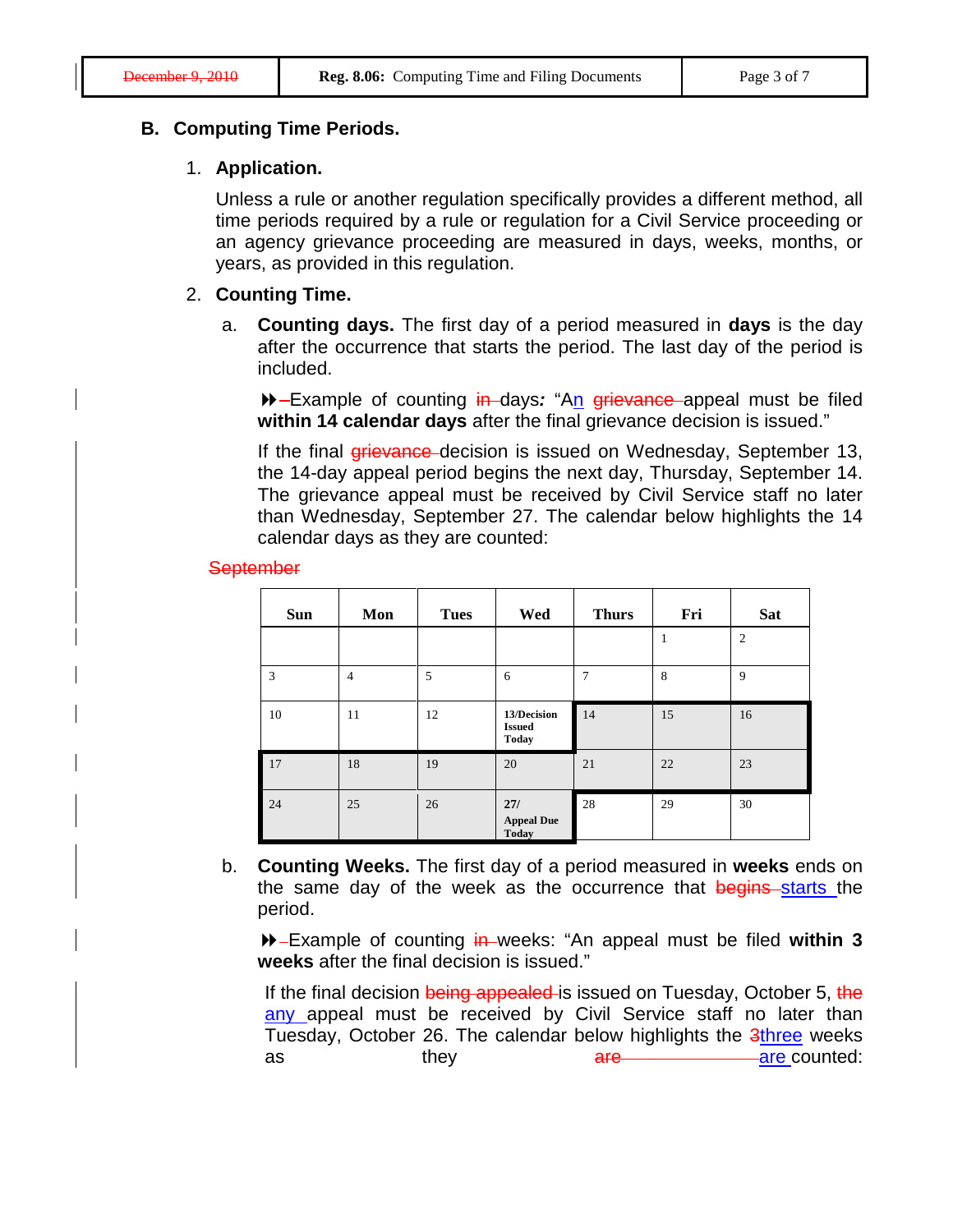#### October

| <b>Sun</b> | Mon            | <b>Tues</b>                                 | Wed | <b>Thurs</b>   | Fri | <b>Sat</b>     |
|------------|----------------|---------------------------------------------|-----|----------------|-----|----------------|
|            |                |                                             |     |                | 1   | $\overline{2}$ |
| 3          | $\overline{4}$ | 5/Decision<br><b>Issued</b><br><b>Today</b> | 6   | $\overline{7}$ | 8   | 9              |
| 10         | 11             | 12                                          | 13  | 14             | 15  | 16             |
| 17         | 18             | 19                                          | 20  | 21             | 22  | 23             |
| 24         | 25             | 26/Appeal<br><b>Due Today</b>               | 27  | 28             | 29  | 30             |
| 31         |                |                                             |     |                |     |                |

c. **Counting months or years.** A period measured in **months** or **years** ends on the same day of the month as the occurrence that begins the period. If what would otherwise be the final month does not include that day, the last day of the period is the last day of that month.

**Examples of counting in months: "An appealunfair labor practice** (ULP) charge must be filed within **6 months** after the date the final decision is unfair labor practice occurredissued."

**Example 1:** If the ULP occurred final decision was issued on ThursdayWednesday, May 175, 20013, the ULP Charge any appeal must be filed on or before MondayFriday, November 175, 20013.

**Example 2:** If the ULP occurred final decision was issued on Thursday, August October 301, 200013, any appealthe ULP charge must be filed on or before Wednesday, February 28April 30, 20014. [Because February April 20014 has no 29th or 301sth. day Therefore, the last day of  $F<sub>e</sub>$ bruaryApril, the 2830th, is the last day of the period.]

d. **Effect of a Saturday, Sunday, and state holiday.** The occurrence of a Saturday, Sunday, or state holiday during the period does **not** lengthen the a filing period unless the last day of the period falls on is a Saturday, Sunday, or state holiday. In such an event, the period runs until the next workday.

**D**-Example:

"An-grievance appeal must be filed within 14 calendar days after the final grievance decision is issued."

If the final grievance decision is issued on Friday, December 18, the grievance appeal must be received by Civil Service staff no later than Monday, January 4. The 14-day period is **not** extended by the state holidays on December 24, 25, and 31. However, since the last day of the period would fall on the **holiday on** January 1st holiday, the period is extended to the next workday, which is Monday, January 4.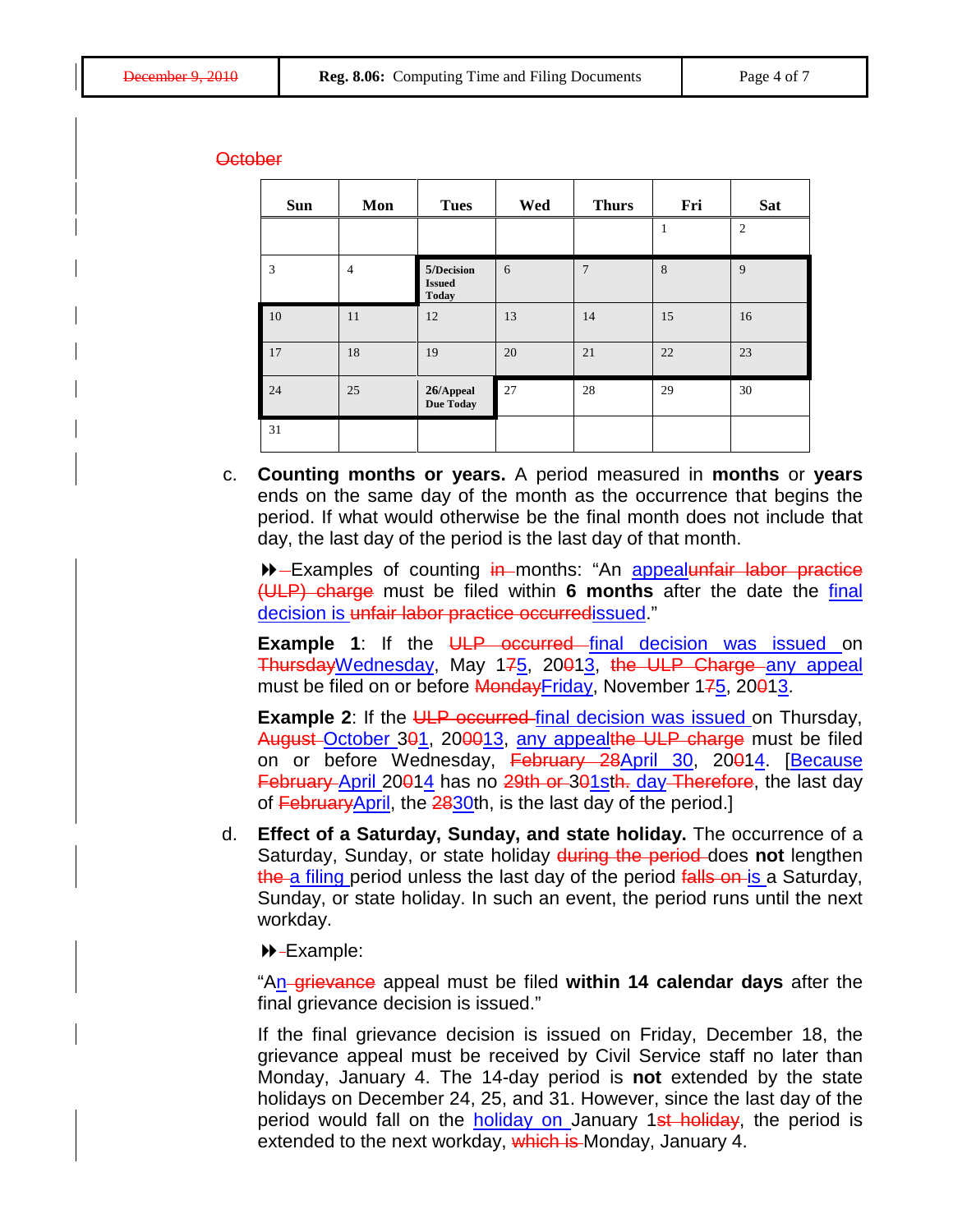| <b>Sun</b> | Mon                                                     | <b>Tues</b> | Wed    | <b>Thurs</b>      | Fri                                 | <b>Sat</b>       |
|------------|---------------------------------------------------------|-------------|--------|-------------------|-------------------------------------|------------------|
| Dee 6      | Dec 7                                                   | Dec 8       | Dee 9  | Dec 10            | Dec 11                              | Dec 12           |
| Dec $13$   | Dec 14                                                  | Dec 15      | Dec 16 | Dec 17            | Dec 18/<br>Decision<br>mailed Today | Dec 19           |
| Dec 20     | Dec 21                                                  | Dec 22      | Dec 23 | Dec 24<br>Holiday | Dec 25<br>Holiday                   | Dec 26           |
| Dec 27     | Dec 28                                                  | Dec 29      | Dec 30 | Dec 31<br>Holiday | Jan 1<br>Holiday                    | Jan <sub>2</sub> |
| Jan 3      | Jan <sub>4</sub> /<br><b>Appeal Due</b><br><b>Today</b> | Jan 5       | Jan 6  | Jan 7             | Jan 8                               | Jan 9            |

#### **C. Delivery and Receipt of Documents in Civil Service Proceedings.**

#### 1. **Documents Received by Civil Service.**

- a. **Date Received.** If a period ends or begins on the date a document is received in a Civil Service office, the document is deemed to have been received on the **earliest** of the following:
- (1) The date the document is **received** in the Civil Service office while the office is open to the public. If a document is delivered by mail or commercial courier, the A document must be **received** in the Civil Service office before the relevant period expires to be timely. Receipt of documents by email is determined by the time-stamp for the message.
	- (2) The date the document is **received** in the Civil Service office by authorized fax or e-mail, subject to required follow-up as provided in standard C.1.b.(2).
	- b. **Fax or E-mail.**
	- (1) **Authorized fax or e-mail.** If Civil Service has published an authorized fax number or e-mail address for use in a specific type of Civil Service proceeding, a party in that type of Civil Service proceeding may initially file one copy of any document by authorized fax or e-mail.
		- (2) **Follow-up.** If a person filing a document is required to file an original signed document, multiple copies of the document, or attachments to the document, initial delivery by authorized fax or email does not satisfy such additional requirements. In such case, an initial timely filing by authorized fax or e-mail is deemed timely only if the person delivers the required signed original, multiple copies, or attachments to the Civil Service office within **7 calendar days** after the date of the initial filing. If the original signed document, multiple copies, or attachments are not received within 7 calendar days, the initial filing is deemed untimely.
	- 2. **Documents Sent by Civil Service.**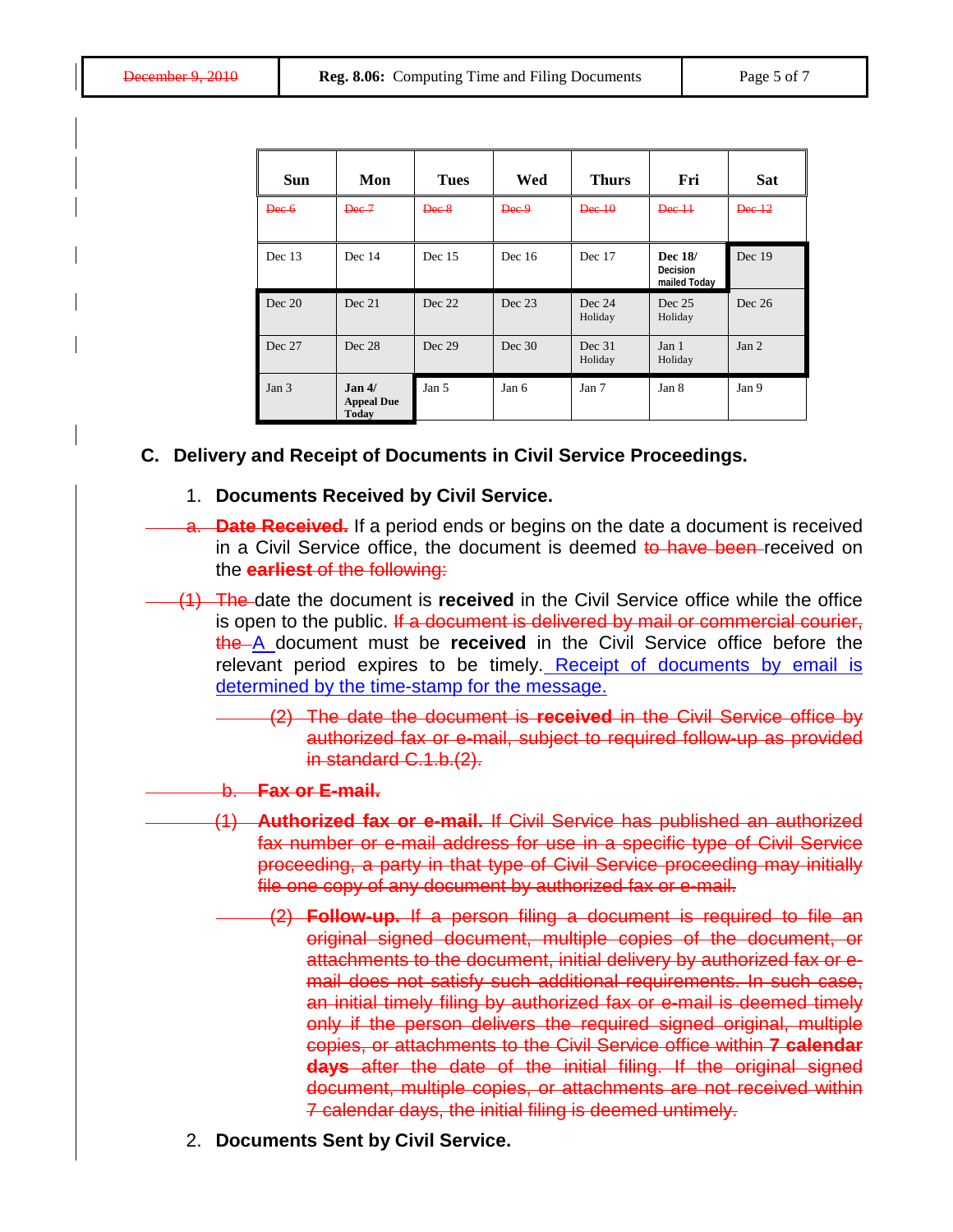- If a period begins on the date a document is issued by a Civil Service office, the period begins on the **earliest** of the following:
	- a. The date the document is mailed or sent by other courier by Civil Service to the last known address provided by the recipient. The mailing date is presumed to be the date on the document, unless the postmark or other document is offered to demonstrate otherwise.
	- b. The date the document is delivered to a responsible person in the office of the recipient at a time the office is open.
	- c. If delivered by fax, the date the document is sent to the fax number provided by the recipient and receipt is confirmed.
	- d. If delivered by e-mail, the date the document is sent to the e-mail address provided by the recipient.
	- e. The date the recipient actually receives the document.
	- 3. **Extension of Period.** Unless a rule or regulation permits the parties to stipulate to an extension of time, a deadline for filing a document in a Civil Service proceeding cannot be extended without the prior consent of an authorized Civil Service officer before a deadline has passed.
	- 4. **Effect of Time Limits.** A document filed late in a Civil Service proceeding shall be denied dismissed as untimely unless accompanied by a written explanation of the reasons for the late filing that establishes either good cause or special extenuating circumstances. If the late filing is not accompanied by a written explanation or if the explanation fails to establish required good cause or special extenuating circumstances, the filing is dismissed as untimely.
		- a. **Good cause.** A filing that is up to 28 calendar days late shall be denied as untimely, unless the filing party establishes good cause that was not due to the filing party's own negligence.
		- b. **Special extenuating circumstances.** A filing that is over 28 calendar days but less than 1 year late shall be denied as untimely, unless the filing party establishes special extenuating circumstances.
		- c. **Maximum Limit.** A filing that is 1 year or more late shall be denied as untimely.
	- 5. **Correcting Deficiencies in Documents.** If a party in a Civil Service proceeding files a document that does not substantially comply with the requirements of a rule, regulation, or order, an adjudicating officer shall issue a notice of deficiency notice to the party. If the party does not correct the deficiency within 14 calendar days after the date the notice was issued, the adjudicating officer may shall reject the document, dismiss the party's claim, or take other appropriate action.